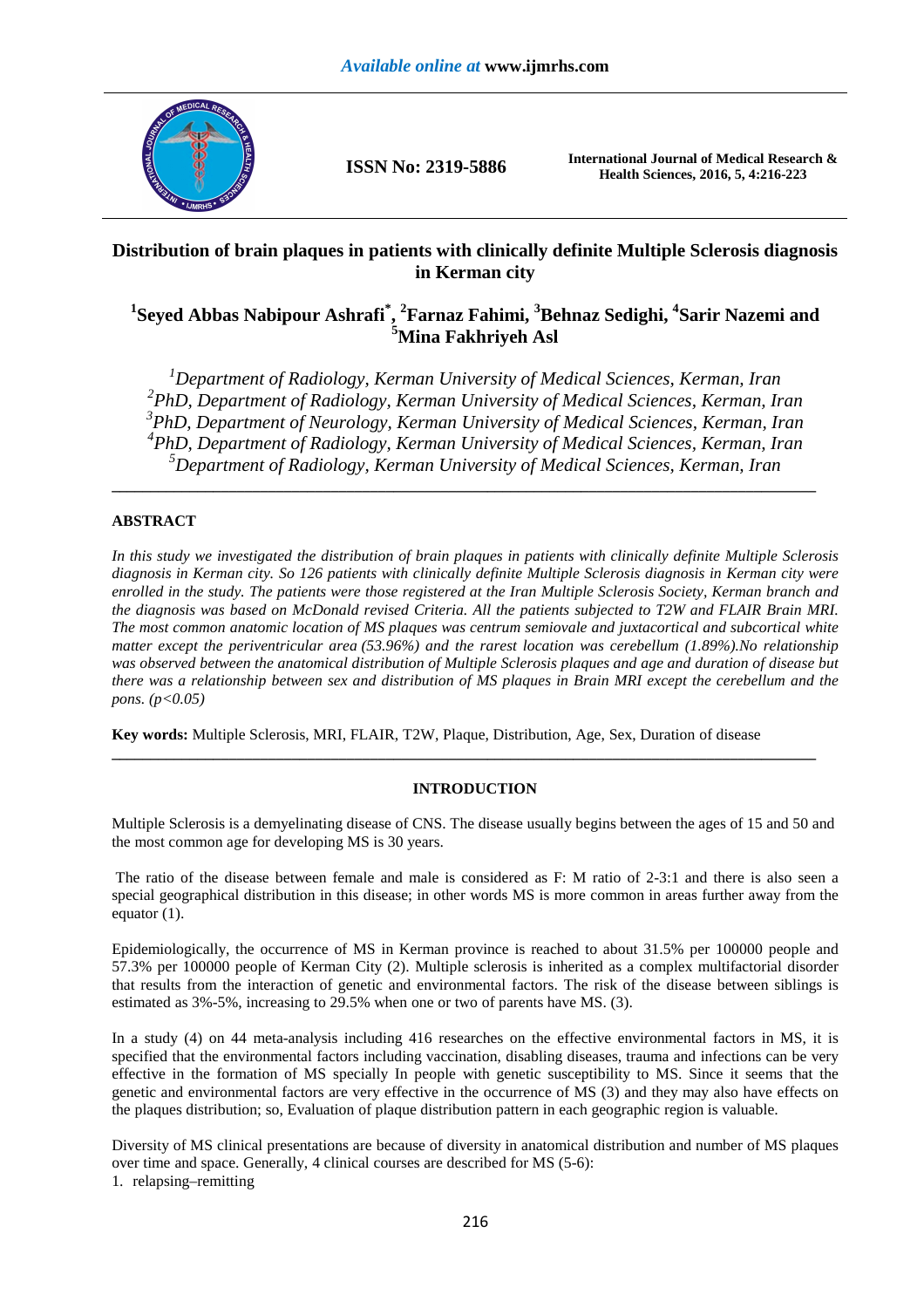- o most common (70% of cases)
- o patients exhibit periodic symptoms with complete recovery (early on)
- 2. secondary progressive
- o approximately 85% of patients with relapsing-remitting MS eventually enter a secondarily progressive phase

*\_\_\_\_\_\_\_\_\_\_\_\_\_\_\_\_\_\_\_\_\_\_\_\_\_\_\_\_\_\_\_\_\_\_\_\_\_\_\_\_\_\_\_\_\_\_\_\_\_\_\_\_\_\_\_\_\_\_\_\_\_\_\_\_\_\_\_\_\_\_\_\_\_\_\_\_\_\_*

- 3. primary progressive
- o uncommon (10% of cases)
- o patients do not have remissions, with neurological deterioration being relentless
- 4. progressive with relapses

As it mentioned, different forms of MS have overlaps with each other and it may be even changing to another form in a patient over the time. The symptoms may be sensory, motor or both of them resulting from involvement of different parts of CNS by MS plaques. Ovoid Shape MS Plaques are mostly seen in Periventricular areas (7). Radiologic diagnosis of MS is based on McDonald's revised criteria (8). The standard method for screening the brain plaques is MRI. The radiologic features of MS plaques in MRI are as following (9-10-11-12):

#### • **T1**

o lesions are typically iso- to hypointense (T1 black holes)

o callososeptal interface may have multiple small hypointense lesions (Venus necklace) or the corpus callosum may merely appear thinned hyperintense lesions are associated with brain atrophy and advancing disease

- **T2:** lesions are typically hyperintense
- **FLAIR**
- o lesions are typically hyperintense

o very early sign is called "ependymal dot-dash sign": alternating small foci of hyperintensity along the callososeptal interface

o when these propagate centrifugally along the medullary venules and arranged perpendicular to lateral ventricles in triangular configuration (extending radially outward -best seen on parasagittal images), they are termed Dawson fingers

o FLAIR is more sensitive than T2 in detection of juxtacortical and periventricular plaques while T2 is more sensitive in infratentorial lesions

- **T1 C+ (Gd)**
- o active lesions show enhancement
- o enhancement is often incomplete around the periphery (open ring sign)
- **DWI/ADC:** active plaques may demonstrate restricted diffusion
- **MR spectroscopy**
- o NAA peaks may be reduced within plaques, which is the most common and remarkable finding
- o Cho and lactate are found to be increased in the acute pathologic phase

Since there has not been carried out any investigation on the distribution of MS plaques in Kerman Province and unfortunately, a large population suffer from this disease in this province (2) we aimed at evaluating the main pattern of anatomical distribution of MS plaques in the brain in this district because each plaque makes a clinical symptom in the brain (13-14). If significant differences exist between the anatomical distributions of plaques in different geographic areas with different genetic and environmental characteristics, such surveys would be a valuable assistance for the neurologists in each region for establishing long-term treatment plan of the patient.

#### **A review of articles:**

Today the application of MRI images in MS is one of the most common approaches. In the revised Criteria of McDonald as the latest diagnostic Criteria for MS disease, it is stated that MRI is the technique of choice for evaluation of dissemination of MS lesions in time and space, in other words, by this method the activity of MS can be evaluated. (15) Because, even when these lesions cause no clinical symptoms, MRI is able to identify them. The MS plaques are usually appeared as asymmetrical periventricular hyper intense lesions in MRI. Brain plaques, even a large number, are usually asymptomatic. Periventricular lesions are also seen in other diseases and elderly but these lesions are hypo intense. The most diagnostic feature in MS lesions are ovoid or linear demyelinated areas, vertical to the ventricles, along with periventricular white matter radial fibers. (16). Some MS cases have been reported with demyelinating processes mimicking a tumor of the central nervous system (17).

First, Mr. Jung in 1981 spoke of the effectiveness of MRI in diagnosis of MS and suggested that the application of this method can be very useful in all therapeutically studies (18). Since then and particularly in the recent years most therapeutically trails of MS have been evaluated by MRI.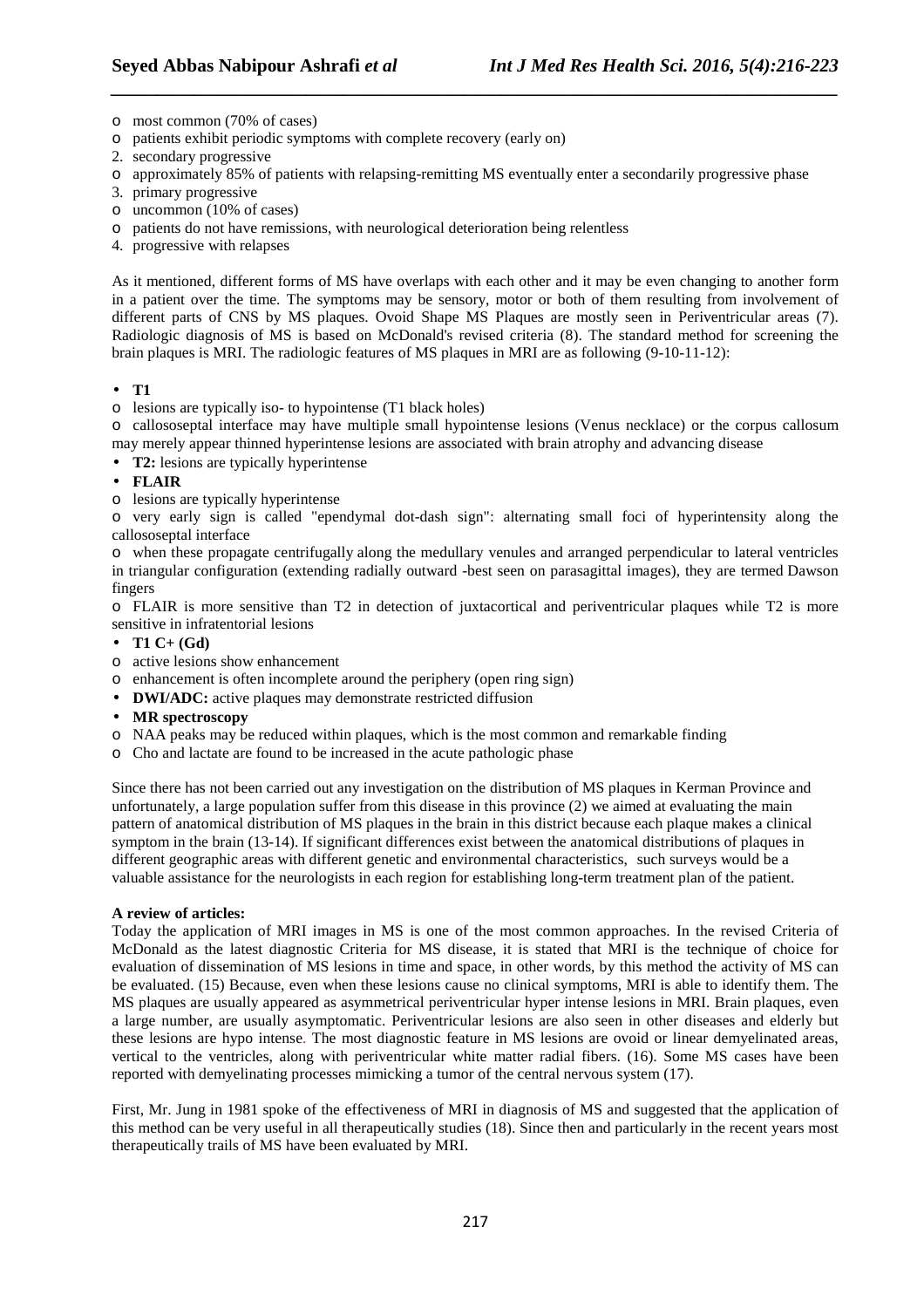2. In a study on the role of MRI in the diagnosis and follow-up of MS, It was found that because of its unique sensitivity in the diagnosis of central nervous system demyelinating plaques, MRI is the method of choice in radiologic diagnosis and follow up of MS. (19)

*\_\_\_\_\_\_\_\_\_\_\_\_\_\_\_\_\_\_\_\_\_\_\_\_\_\_\_\_\_\_\_\_\_\_\_\_\_\_\_\_\_\_\_\_\_\_\_\_\_\_\_\_\_\_\_\_\_\_\_\_\_\_\_\_\_\_\_\_\_\_\_\_\_\_\_\_\_\_*

 3. In another study over 145 patients with MS, it is concluded that Hyper intense MS plaques on T1-weighted MR images are common and associated with brain atrophy, disability, and advancing disease so that the Hyper-intense lesions may be considered as a clinical bio-marker in this regard (20).

4. Other study (21) on the gray matter of brain of MS patients, it was specified that the brain gray matter lesions are mostly seen in: Hippocampus and Parahyppocampus (9.1%), insula (8.9%), cingulated cortex (8.3%), superior frontal gyrus (8.1%), and cerebellum (6.5%).

 5. In a descriptive cross-sectional study (22), it was concluded that it is not possible to predict the severity of symptoms of MS just according to the MRI results, but study of both factors simultaneously is necessary in proper evaluation and diagnosis of the disease.

 6. In a study (23), it is seen that the MS plaques could be seen in juxtacortical, infratentorial, periventricular, deep white matter, mixed white-gray matter areas.

### **MATERIALS AND METHODS**

This is a cross-sectional study. The studied population were MS patients referred to Besaat clinic in Kerman city. T2W and FLAIR MRI images were obtained from all the patients.

Patients with definite diagnosis of MS by neurologist were entered into the study. From these patients, who could not underwent MRI (patients with Cardiac Pace Maker, intracranial aneurysm clips and ...), were excluded from the study.

Sex, age and duration of disease (since the time of definite diagnosis by neurologist) were collected from all the patients in the study. All the Brain MRIs have been performed by Siemens Avanto B15, 1.5T in Besaat Clinic.

SPSS20 Software was applied for analyzing the data of the study. The distribution and relative distribution and mean central index are also applied as the descriptive statistics and K analytical test or Fischer test and Tindependent test are also applied for the analytical statistics.



**RESULTS** 

*\*: centrum semiovale and juxtacortical and subcortical white matter except the periventricular area* 

#### **Figure 1: anatomical distribution of MS plaques in Brain MRI**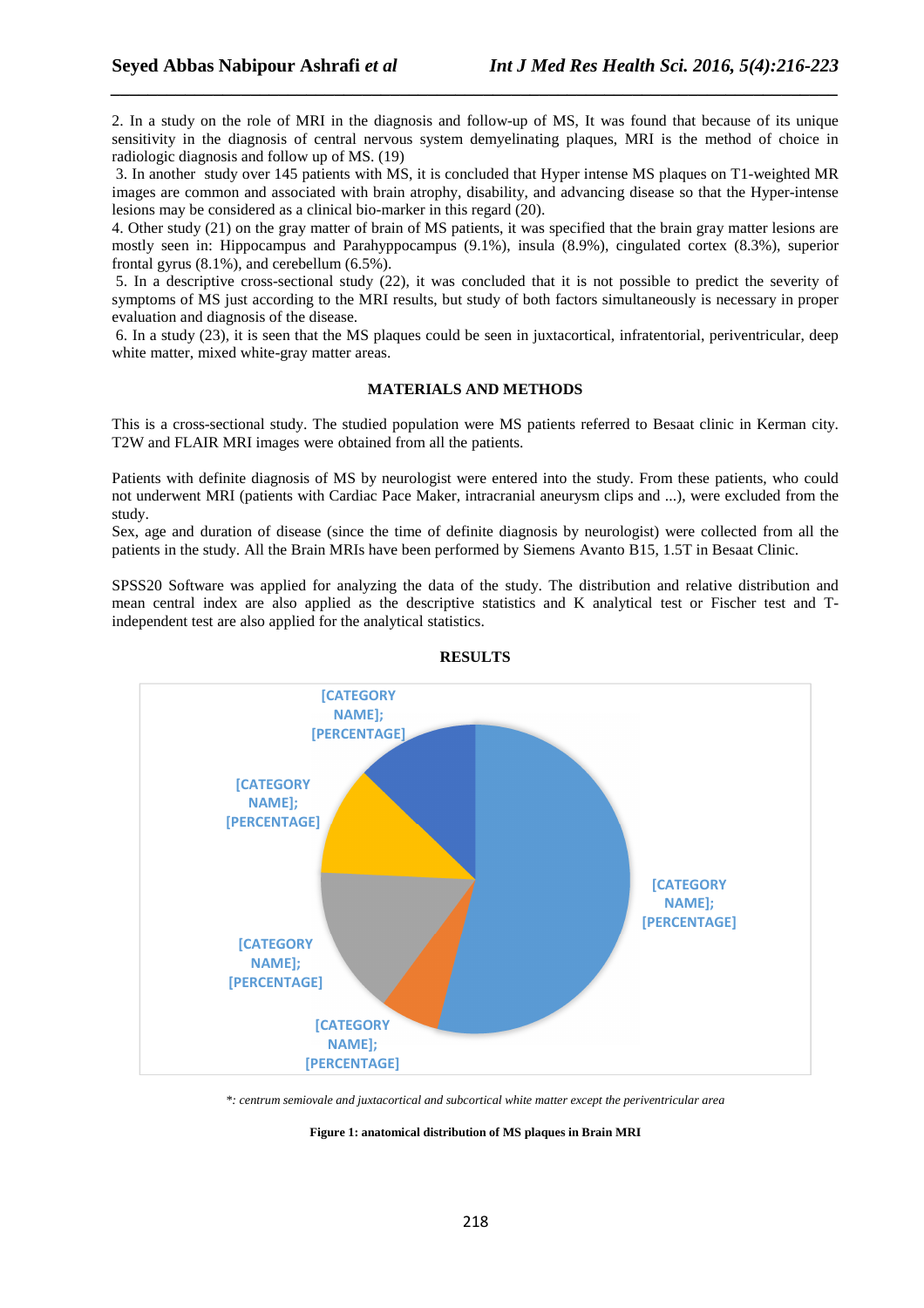



*\*: centrum semiovale and juxtacortical and subcortical white matter except the periventricular area* 

**Figure 2: anatomical distribution of brain plaques based on Sex** 

|  | Table 1: p-value of anatomical distribution of brain plaques based on Sex |  |  |
|--|---------------------------------------------------------------------------|--|--|
|  |                                                                           |  |  |

| <b>Region of Brain</b> | <b>Sex</b> | <b>P-Value</b> |      |  |
|------------------------|------------|----------------|------|--|
|                        | Pons       | F              | .11  |  |
| <b>Brain Stem</b>      |            | M              | .27  |  |
|                        | Midhrain   | F              | .000 |  |
|                        |            | M              | .003 |  |
| Cerebellum             | F          | .637           |      |  |
|                        | M          | .583           |      |  |
| Corpus Callosum        | F          | .000           |      |  |
|                        | M          | .000           |      |  |
| Periventricular        | F          | .000           |      |  |
|                        | M          | .000           |      |  |
| Other Parts*           | F          | .000           |      |  |
|                        | M          | .000           |      |  |

*\*: centrum semiovale and juxtacortical and subcortical white matter except the periventricular area*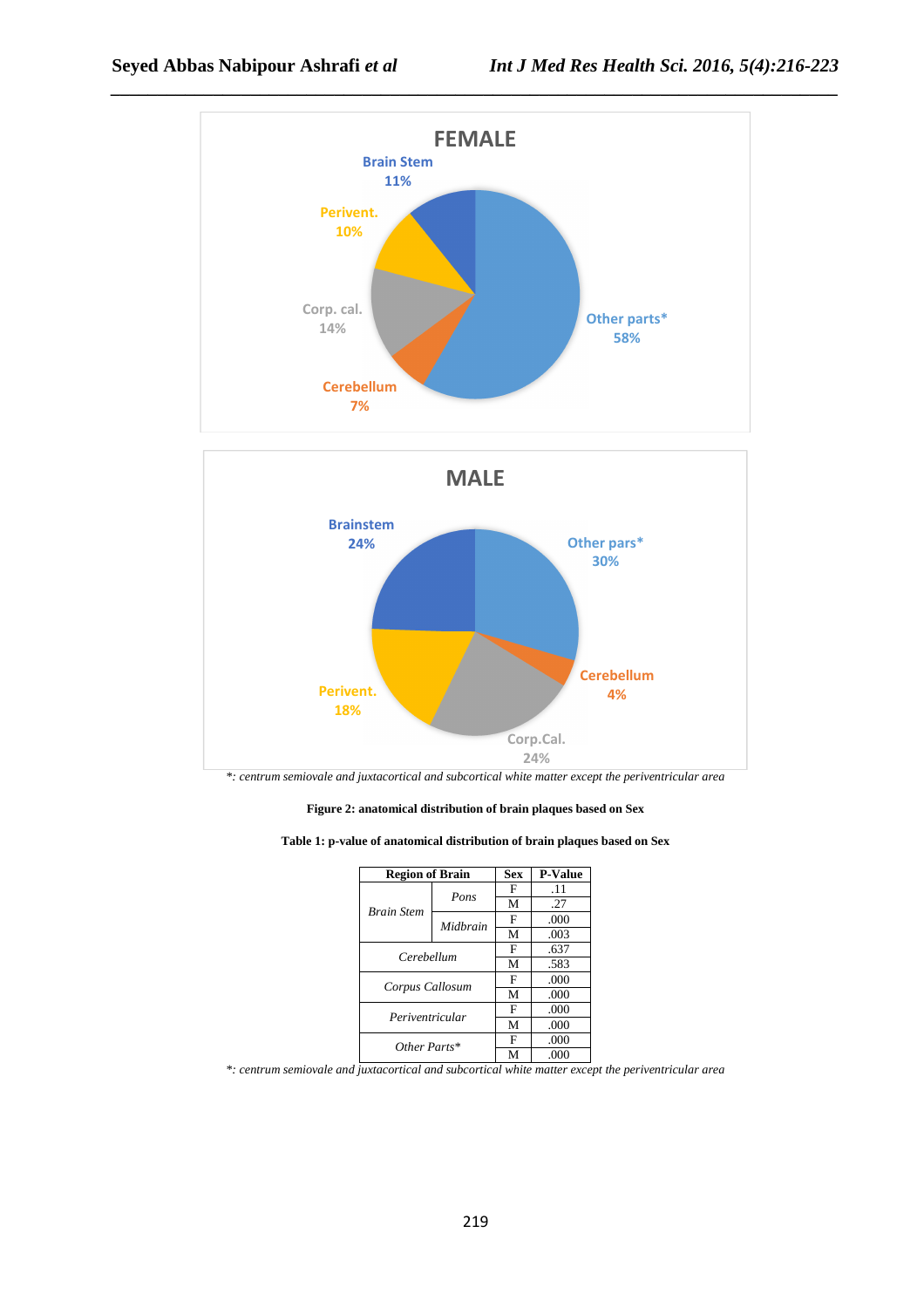



*\*: centrum semiovale and juxtacortical and subcortical white matter except the periventricular area* 

**Figure 3: anatomical distribution of brain plaques based on age** 

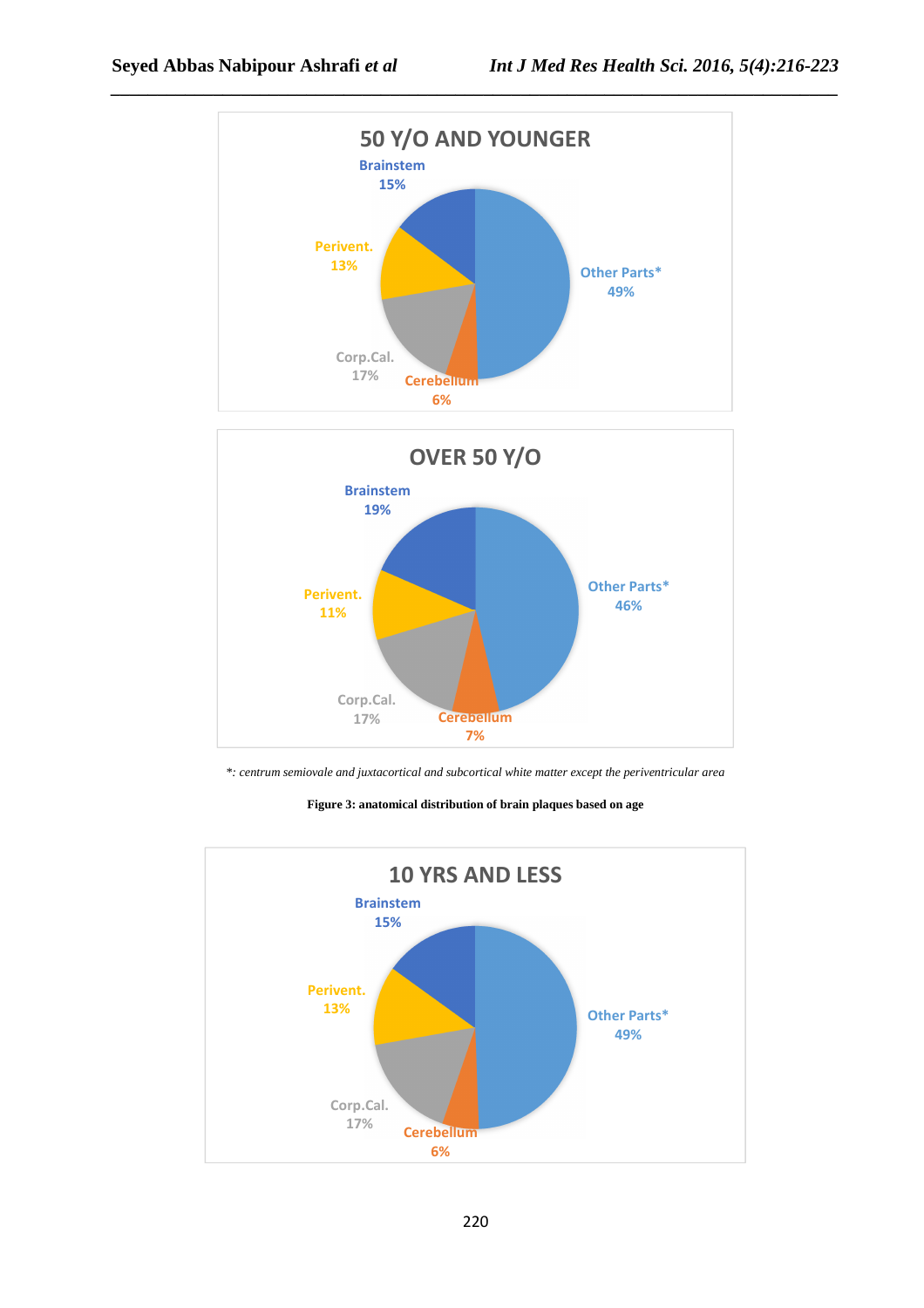

*\_\_\_\_\_\_\_\_\_\_\_\_\_\_\_\_\_\_\_\_\_\_\_\_\_\_\_\_\_\_\_\_\_\_\_\_\_\_\_\_\_\_\_\_\_\_\_\_\_\_\_\_\_\_\_\_\_\_\_\_\_\_\_\_\_\_\_\_\_\_\_\_\_\_\_\_\_\_*

*\*: centrum semiovale and juxtacortical and subcortical white matter except the periventricular area* 

**Figure 4: anatomical distribution of brain plaques based on duration of disease since diagnosis by neurologist** 

### **DISCUSSION AND CONCLUSION**

During 3 months, 126 patients were entered into the study that 90 ones were females (71%) and 36 ones were males (29%). The mean age of the patients was 35.88±10.02 years old and the average of duration of disease in the patients was  $5.66 \pm 6.43$  years.

During the T2W-MRI study of the patients' brain, 683 plaques were identified. The average number of the identified plaques in a single patient was 5.42±1.76. FLAIR imaging revealed 804 plaques in the study of patient' brain, the average number of the identified plaques in a single patient was  $6.38\pm1.80$ . According to the previous studies (2), it seems that the in patients with MS, FLAIR has the ability to identify more plaques.For this reason, we will refer to the data of FLAIR as the reference in this study. The distribution of plaques in the Brain MRI of MS patients is : 15.59% in corpus callosum, 12.82% in brainstem, 11.44% in periventricular, 6.16% in cerebellum and 53.96% in other parts of white matter except the periventricular areas (centrum semiovale + juxtacortical+subcortical) (Figure 1). In a study (24) carried out on 30 patients with MS, the most common area is periventricular (56%) and the distribution of the plaques in other parts of the brain is: Corpus callosum 6.7%, cerebrum 1.7% and other parts of white matter except the periventricular areas(centrum semiovale + subcortical + juxta-cortical) 32%; in another study (25) carried out on 84 patients with MS, the distribution of plaques in the different parts of the brain is as following: The white matter of the brain except the periventricular areas: 47%, periventricular 9.86%, corpus callosum 13.43%, cerebrum 5.31% The results of our study are similar to the results of the last study .

This study has been carried out in Shiraz City (next to Kerman province) and similarity of climatic conditions in both cities may has caused similar statistical results. But the results of the first study on Tabriz patients in northwest of Iran is completely different from ours because of two cities' complete climatic differences. Another reason is that in the first study, only 30 patients are evaluated and the little number of the samples may be subjected to the reduction of the statistical results accuracy.

In our study, in female Brain MRI, the anatomical distribution of plaques is as following:

Corpus callosum 14.22%, periventricular 10.08%, cerebellum 6.52%, brainstem 10.81% and other areas of the white matter except the periventricular area(centrum semiovale and subcortical and juxtacortical) 58.36%.

 In the brain MRI of males, the anatomical distribution of the plaques is as following: Corpus callosum 23.35%, periventricular 18.19%, cerebellum 4.15%, brainstem 24.21% and other areas of the white matter except periventricular areas (centrum semiovale and subcortical and juxtacortical) 29.22%.

 In both genders, the most common location of MS plaques in the Brain is the white matter except periventricular area and the rarest area is cerebellum. In our study, there was seen a significant relationship (p-value  $< 0.05$ ) between the sex and anatomical distribution of MS plaques in the Brain. But, the cerebellum and the pons are exceptions and there is not seen any relationship between the plaque distribution and the sex in the cerebellum and the pons (Figure 3 and table 1). In a study (25) carried out over 84 patients with MS, 60 females and 24 males have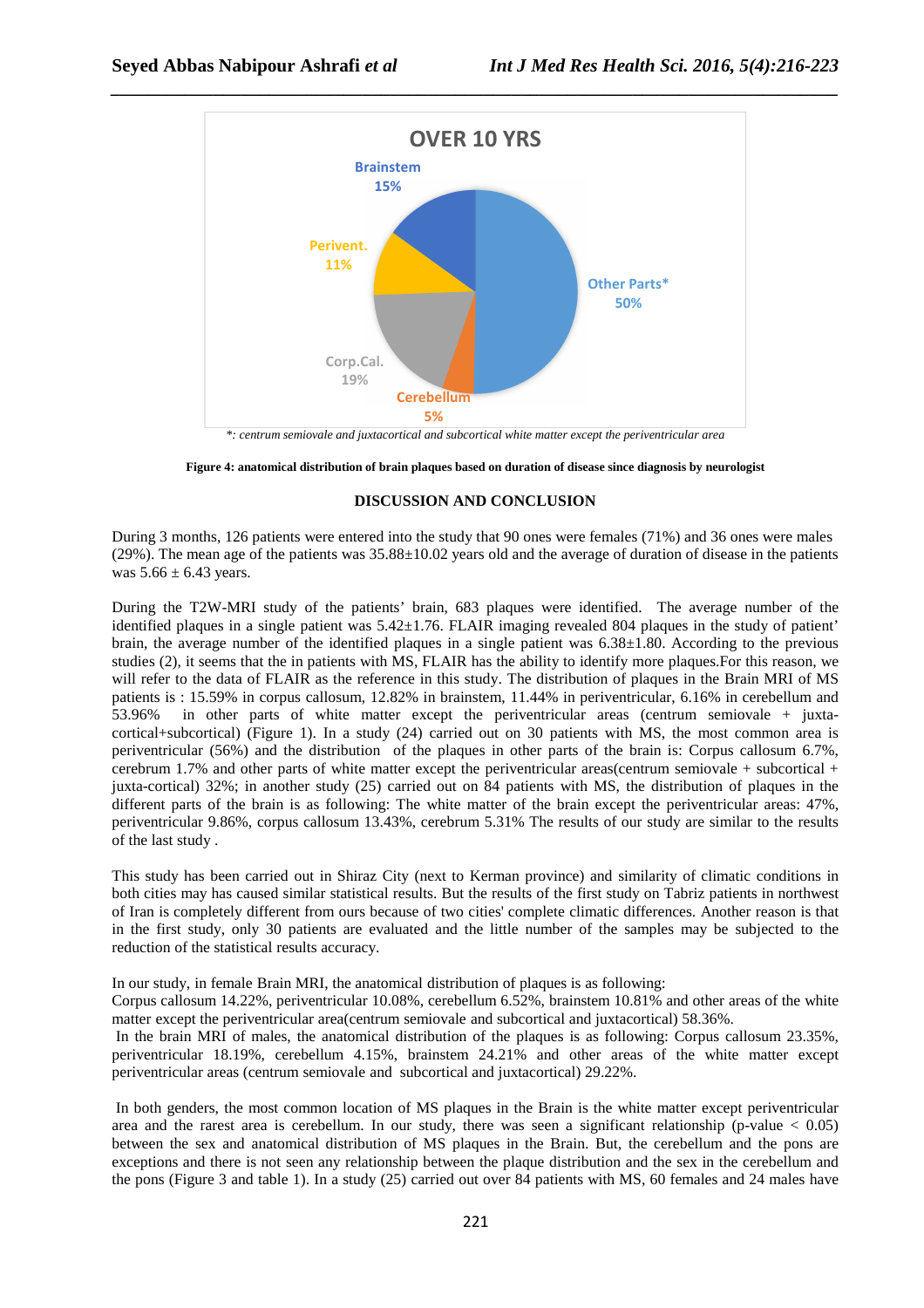been evaluated regarding to the distribution of CNS plaques that the obtained results of the study showed that the relationship between the sex and the distribution of MS plaques in Brain MRI Images is significant. Also, it should be noted that the obtained results of our study showed that the percent of the plaques' occurrence in the Brainstem in males is two times higher than females. Also, in this study, the age is considered 50 years old to investigate the anatomical distribution of plaques. Among 126 patients entered into the study, 8 people are older than 50 years old and 118 ones are 50 years old or younger than 50 years. Due to the results of the statistical analysis, there is not observed a significant relationship between the age and anatomical distribution of MS plaques (Figure 3). In 2013 a study led by Bove et al (26) and published in BMC Neurology Magazine, There was no interaction between age and sex suggestive of an effect of reproductive aging on clinical or radiologic progression. It should be mentioned that in the related study the cerebral atrophy is evaluated as the radiological variance and the plaques distribution of MS in Brain MRI has not been evaluated between both groups .Also in this study, it is said that more studies is required in this field. In this study, duration of disease since the definite diagnosis of MS by neurologist is considered 10 years that among these 126 patients with MS, 16 people had duration of disease of higher than 10 years and 110 ones had 10 or less years of duration of MS. Due to the statistical analysis on the obtained data, there is not observed any significant relationship between the anatomical distribution of MS plaques and the duration of disease (Figure 4) but as in this study, no contrast is applied, active plaques are not evaluated and maybe there is a difference between the distribution of active MS plaques in patients with different duration of disease .so, this can be a subject for a new study. Also, in a cross sectional study (27), different patterns of phase change were identified in patients with different duration of disease. Hence, there are some differences regarding to the behavioral features of MS plaques in patients with different duration of disease but based on the results of our study, there is not observed any difference between the anatomical distributions of MS plaques in Brain MRI in patients with different duration of disease.

*\_\_\_\_\_\_\_\_\_\_\_\_\_\_\_\_\_\_\_\_\_\_\_\_\_\_\_\_\_\_\_\_\_\_\_\_\_\_\_\_\_\_\_\_\_\_\_\_\_\_\_\_\_\_\_\_\_\_\_\_\_\_\_\_\_\_\_\_\_\_\_\_\_\_\_\_\_\_*

#### **REFERENCES**

[1] Ebers GC. Environmental factors and multiplesclerosis. Lancet Neural. 2008; 7:268-77.

[2] Ebrahimi HA, Sedighi B. Prevalence of multiple sclerosis and environmental factors in Kerman province, Iran. Neurology Asia.2013:18(4):385-389

[3] Stüve O, Oksenberg J. Multiple sclerosis overview. Gene Reviews Seattle (WA): University of Washington, Seattle; 1993-2006 Jan 10.

[4] Belbasis L, Bellou V, Evangelou E, Ioannidis JP, TzoulakiI.Lancet Neurol. 2015 Mar; 14(3):263-73

[5] Kornienko VN, Pronin IN. Diagnostic Neuroradiology. Springer Verlag. (2008) ISBN: 3540756523

[6] Brust JC. Current diagnosis & treatment in neurology. McGraw-Hill Medical. (2006) ISBN: 0071423664.

[7] 7.Brownell B, Hughes T. The distribution of plaques in the cerebrum in multiple sclerosis. J Neural Neurosurg Pscychiat.1962; 25:315.

[8] Polman C. H., Reingold S. C., Banwell B., Clanet M., Cohen J. A., Filippi M., et al. . (2011). Diagnostic criteria for multiple sclerosis: 2010 revisions to the McDonald criteria. Ann. Neurol.69, 292–302.

[9] Stosic M, Ambrus J, Garg N et-al. MRI characteristics of patients with antiphospholipid syndrome and multiple sclerosis. J. Neurol. 2010; 257 (1): 63-71.

[10]Wattjes MP, Lutterbey GG, Gieseke J et-al. Double inversion recovery brain imaging at 3T: diagnostic value in the detection of multiple sclerosis lesions. AJNR Am J Neuroradiol. 2007; 28 (1): 54-9.

[11]Garaci FG, Marziali S, Meschini A. Brain hemodynamic changes associated with chronic cerebrospinal venous insufficiency are not specific to multiple sclerosis and do not increase its severity. Radiology. 2012; 265 (1): 233-9. doi:10.1148/radiol.12112245

[12]Lisanti CJ, Asbach P, Bradley WG. The ependymal "Dot-Dash" sign: an MR imaging finding of early multiple sclerosis. AJNR Am J Neuroradiol. 2005;26 (8): 2033-6.

[13]Kornienko VN, Pronin IN. Diagnostic Neuroradiology. Springer Verlag. (2008) ISBN: 3540756523.

[14]Brust JC. Current diagnosis & treatment in neurology. McGraw-Hill Medical. (2006) ISBN: 0071423664

[15]Davoudi Y,Foroughipour M,Torabi R,Layegh P,Matin N, Shoeibi A: Diffusion Weighted Imaging in Acute Attacks of Multiple Sclerosis. Iran J Radiol. 2016 April; 13(2): e21740.

[16]Okuda DT, Mowry EM, Beheshtian A et-al. Incidental MRI anomalies suggestive of multiple sclerosis: the radiologically isolated syndrome. Neurology. 2009;72 (9): 800-5.

[17]Chebel S,Rekik OBoughammoura-Bouatay A, Frih-Ayed M: Pseudotumoral presentation of multiple sclerosis. Neurochirurgie. 2007 Nov; 53(5):379-82. Epub 2007 Aug 21.

[18]Young IR, Hall AS, Pallis CA, Legg NJ, Bydder GM, Steiner RE: Nuclear magnetic resonance imaging of the brain in multiple sclerosis. Lancet. 1981 Nov 14; 2 (8255): 1063-6.

[19]A lex Rovira , Adelaida Leon: MR in the diagnosis and monitoring of multiple sclerosis. European Journal of Radiology 67 (2008) 409–414

[20]Janardhan V, Suri S, Bakshi R. Multiple sclerosis: hyperintense lesions in the brain on nonenhanced T1 weighted MR images evidenced as areas of T1 shortening. Radiology. 2007; 244 (3): 823-31.